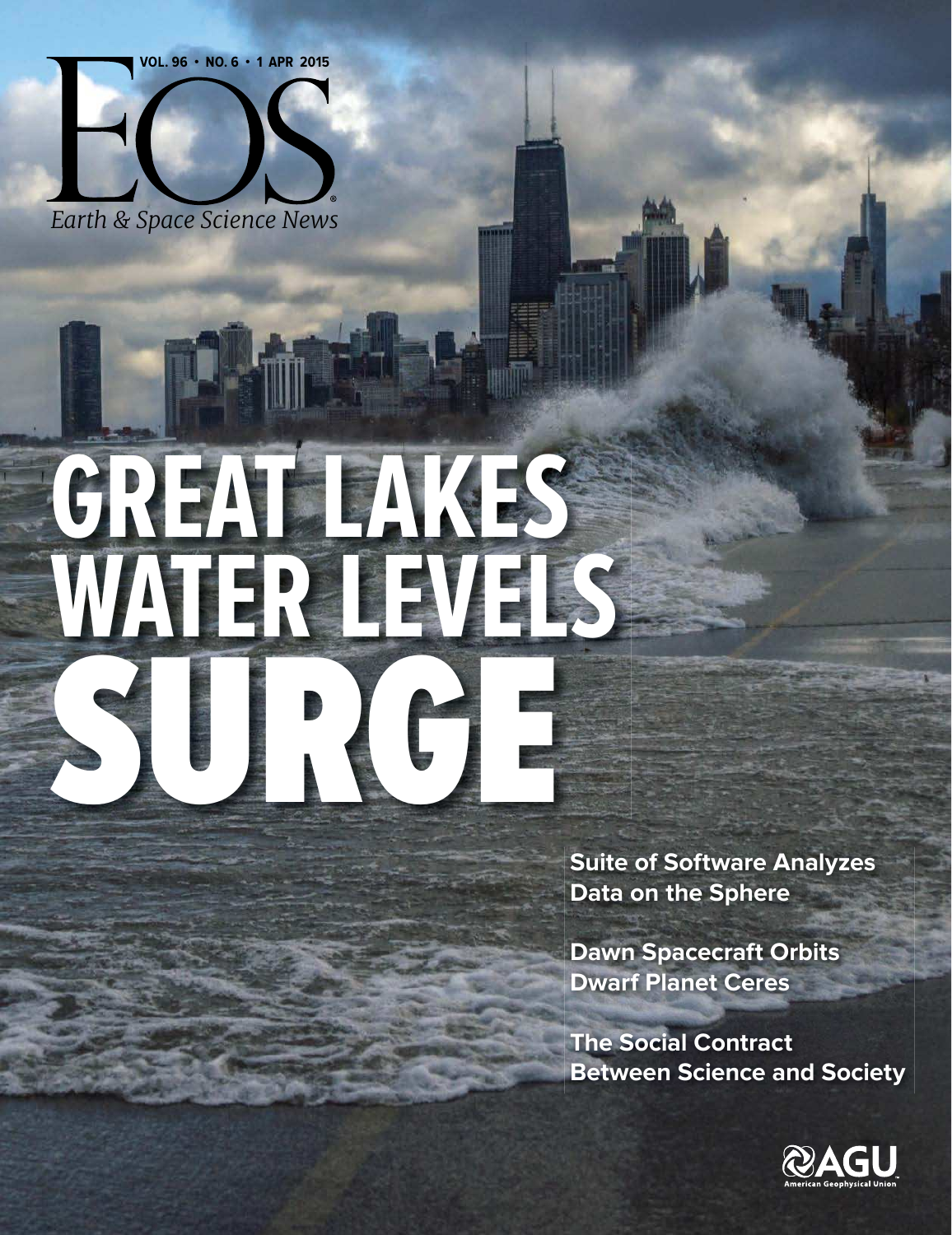# **A Suite of Soft Analyzes Data on the Sphere**

**By Christopher Harig , Kevin W. Lewis, Alain Plattner, and Frederik J. Simons**

(background) Scientists examine a canyon cut by meltwater on Greenland's ice sheet. Studies show that Greenland's ice sheet is melting at a rapid rate, but how fast and where exactly? A newly released software suite that improves data analysis over small portions of a spherical planetary surface provides analytic and numerical tools to find out. Credit: Ian Joughin, APL/UWA. (right) Earth's freeair gravity anomaly (complete to spherical harmonic degree 90). Blue areas experience stronger gravitational attraction than red areas.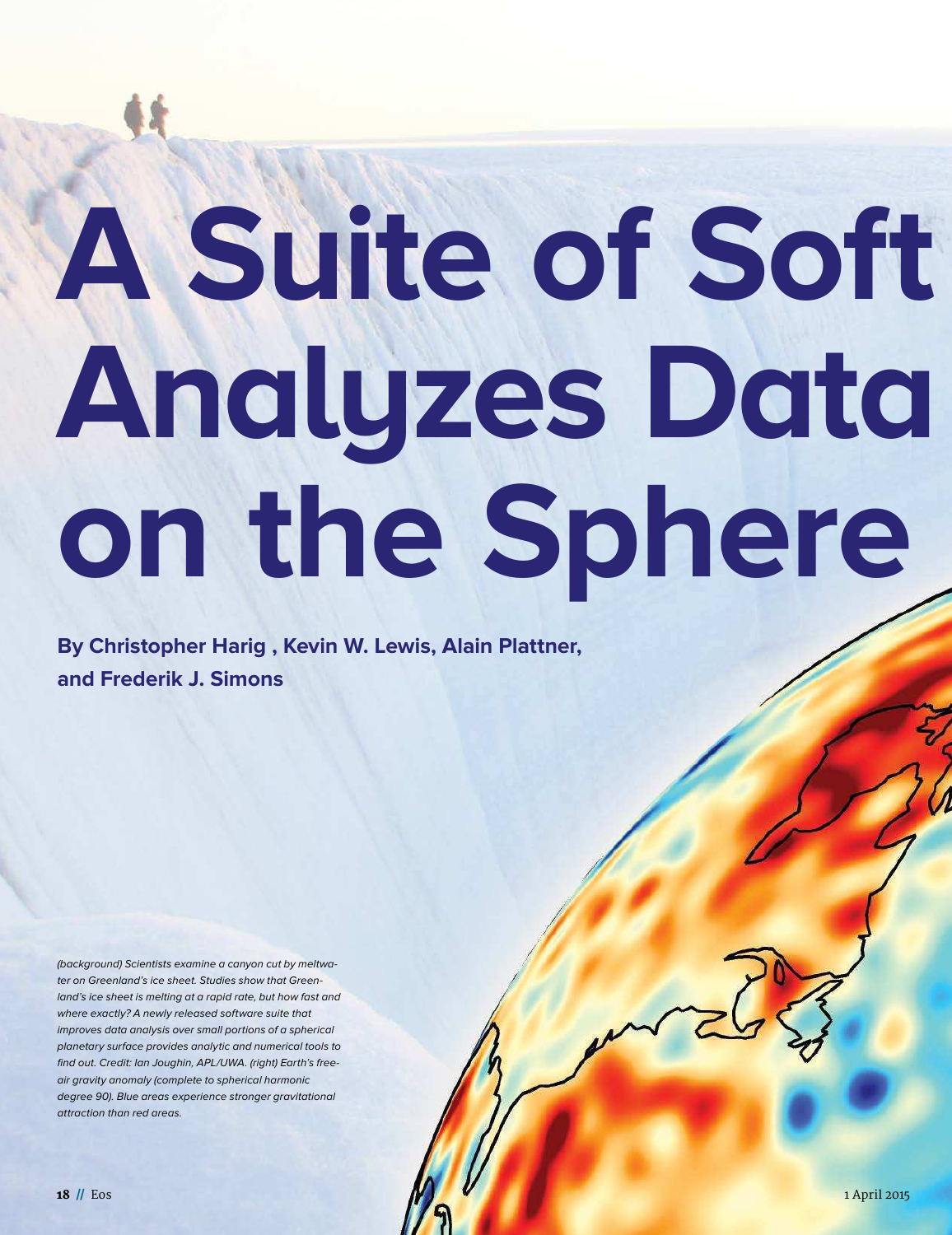erith and planetarity actentists frequentity deal<br>to co. Including measurements from orbiting<br>force in photoelectron and procedure content is concluding<br>to concluding measurements from orbiting<br>scientists might have data t arth and planetary scientists frequently deal with data distributed over a spherical surface, including measurements from orbiting satellites. Often, however, the area of interest is some specific region rather than the entire sphere. Scientists might have data that only cover parts of the sphere, or they may seek to extract a local signal from a global data set.

If an area is very small, it can be approximated as a flat surface. When the region under study is not

**ware**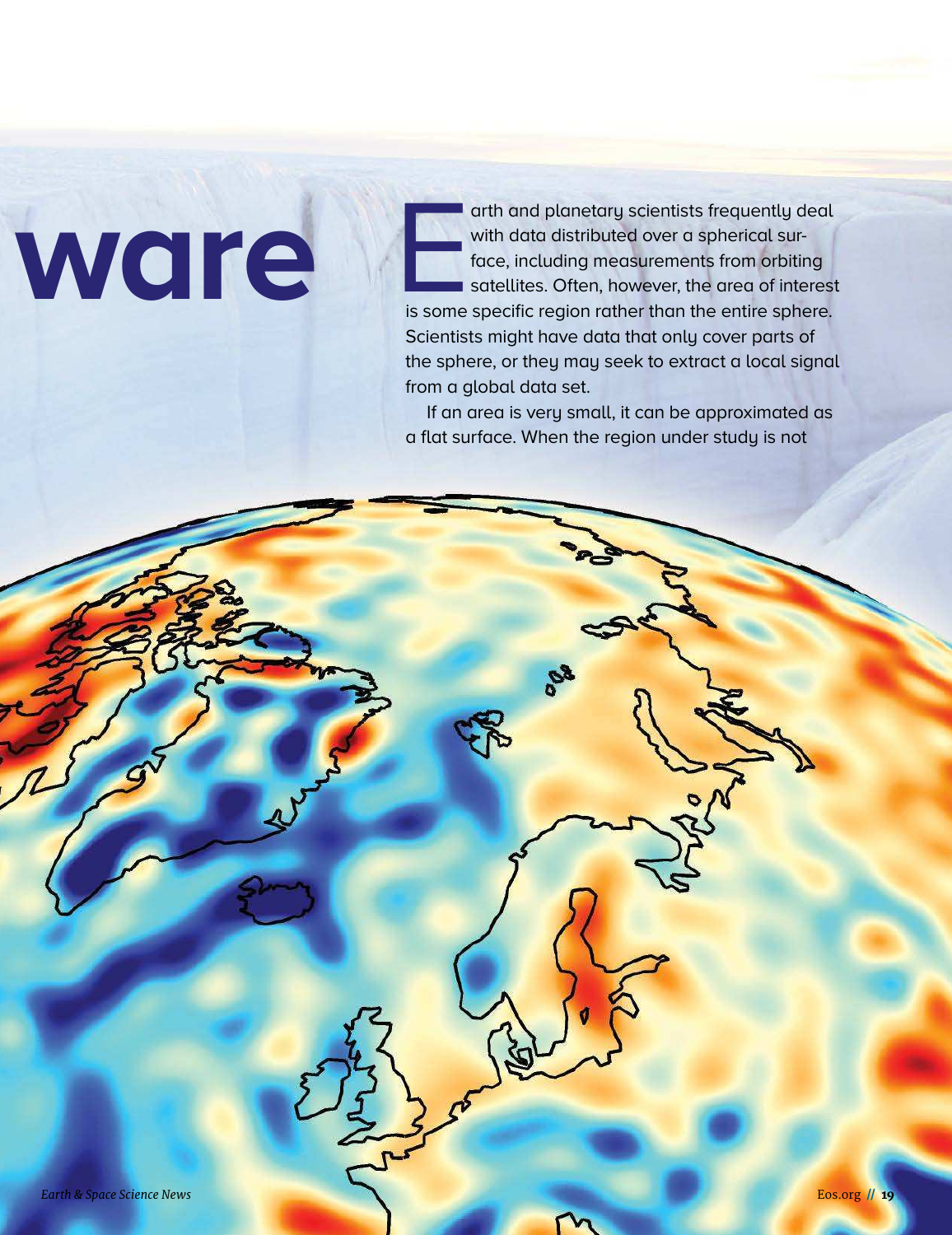small enough to justify two- dimensional projection, a question arises: How can one best represent the data? Here we discuss SLEPIAN 1.0, a software suite with a multitude of numerical and computational tools to accomplish spherical data analysis in the geosciences and beyond.

Estimating the geographical pattern and the temporal behavior of ice mass loss in glaciated regions serves as a prime example of a geoscientific application where getting the results right and correctly appraising the uncertainties via an open and reproducible process are of great importance. We wrote the new software partly to examine variations in regional gravity in Greenland over time. The gravity fields, obtained monthly, vary because of localized changes in the ice mass. A decade of analysis has revealed pronounced cumulative ice mass loss.

#### **Data Analysis in the Real World**

We consider "data" to be "signal" contaminated by "noise," and our objective is to recover the signal from the data via "inversion." Ideally, satellites collect data—say, on variations in the magnetic and gravitational fields of Earth or other planets—on orbits that uniformly cover the entire sphere. This makes it possible to describe the underlying magnetic and gravitational potentials mathematically in terms of spherical harmonics, which are functions defined globally over the sphere that contain information from

specific spatial frequencies of the signals under consideration.

However, in practical applications, there may be gaps in the data, or the regions of interest may cover only a small part of the sphere. Analyzing incomplete (and noisy) data sets using global functions over local regions increases the effect of noise on the results.

Additional complications arise because data from realworld measurement devices do not capture all the spatial frequencies in the signal. What scientists and engineers call "limited bandwidth," in this case, would cause a geophysical signal with a lot of spatial (high- frequency) detail to be recorded poorly, making it appear much smoother (low frequency), for instance.

For analogy, representing a time-limited (onedimensional) signal using a band-limited set of infinitely long functions (such as a subset of sines and cosines, oscillating with different frequencies) is inefficient and prone to errors and artifacts [*Slepian,* 1983]. Addressing similar data analysis challenges that arise in two dimensions, on the surface of a sphere, motivated our development of theory and software tools for analyzing and representing geoscience data.

Therefore, caution is appropriate: Using spherical harmonics to analyze noisy data on small patches of restricted data availability is often not appropriate.



A huge chunk of ice broke of from Greenland's Petermann Glacier on 21 July 2012, seen here in a false color image taken by the Advanced Spaceborne Thermal Emission and Relection Radiometer (ASTER) on NASA's Terra satellite. What broader dynamics in ice loss may have helped to lead to this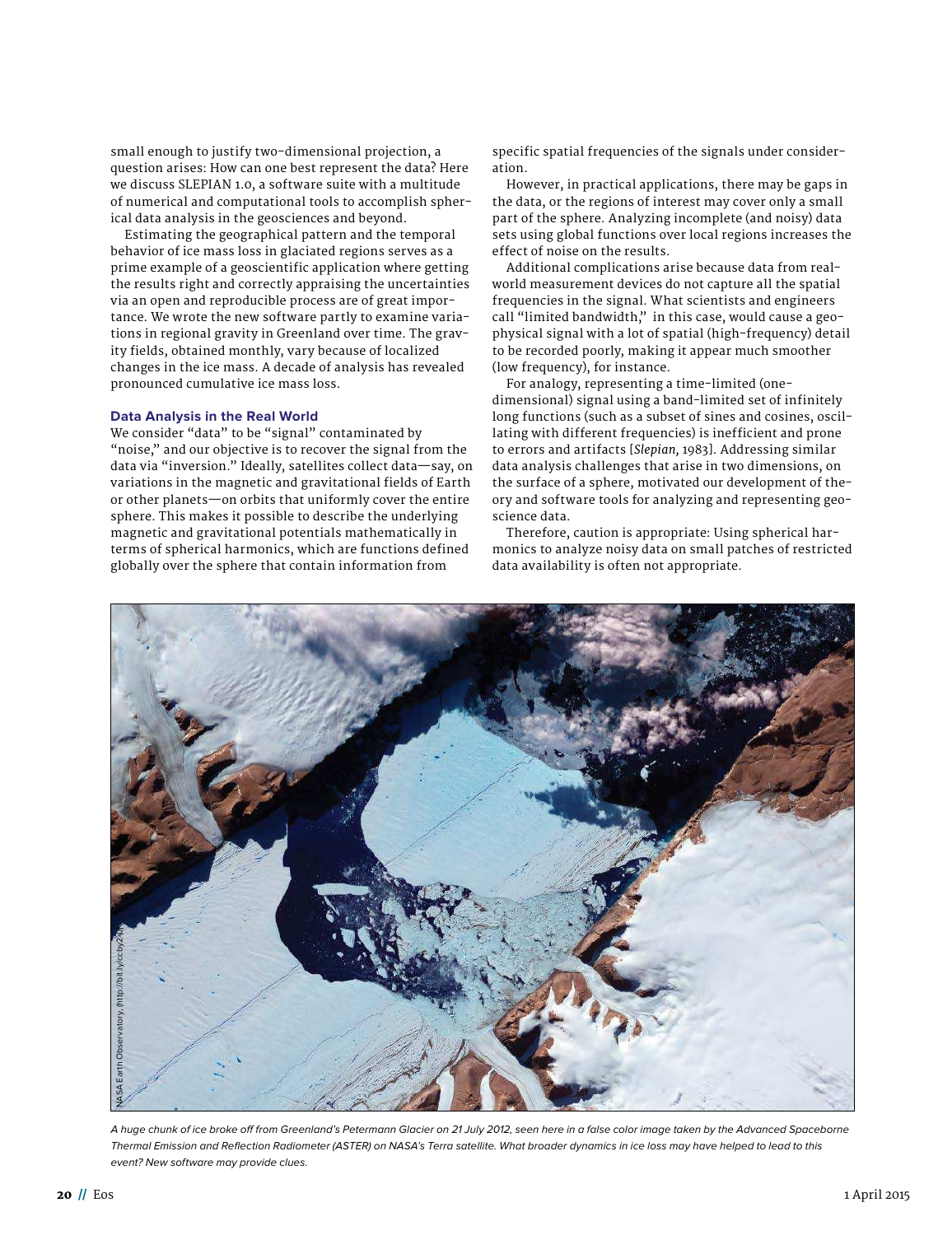To improve the precision and accuracy of geoscientific modeling, we developed "Slepian functions" as an alternative to traditional spherical harmonics.

A nonglobal modeling domain and a limited observational bandwidth lead to complications and inaccuracies in the information that can be recovered from the available data. Such inaccuracies could misinform policy makers looking to use science as a basis for actions to mitigate, say, effects of climate change.

To improve the precision and accuracy of geoscientific modeling, we developed "Slepian functions" as an alternative to traditional spherical harmonics. Slepian functions are

the band-limited functions best suited to analyze data over spatially limited regions of a sphere, and they form the foundation for our software suite (Figure 1a).

#### **SLEPIAN 1.0**

The SLEPIAN software suite has been available piecemeal for more than a decade, and portions of it have found application in many disciplines [e.g., *Kelbert et al.,* 2008; *Milbury and Schubert,* 2010; *Lessig et al.,* 2012; *Kim and von Frese,* 2013]. The computer codes have been used to analyze data from planets, moons, and Earth, solving problems in geophysics, astrophysics, and cosmology.

Over the past decade, our efforts have gained enough maturity and adoption by the community to warrant an official release. SLEPIAN 1.0 is a collection of algorithms in a publicly hosted code archive. At its core are a number of MATLAB functions that construct, via optimization, scalar spherical Slepian functions on arbitrarily shaped domains [*Simons et al.,* 2006]. We call this core set of algorithms SLEPIAN \_ Alpha.

A second group of algorithms (SLEPIAN\_Bravo) solves the linear inversion problem of extracting a signal from partially and noisily observed data on the surface of a sphere—in terms of those Slepian functions [*Wieczorek* 



Fig. 1. (a) Three Slepian functions for the dashed region around Greenland, complete to spherical harmonic degree and order 60. Each of the mathematical functions (shown from left to right are the irst, ifth, and ninth functions from the complete set) is a "template" map pattern for the ice mass loss that we recover from the data. The full set of 20 such functions, with the proper weightings derived from the data, yields the modeled ice mass loss pattern shown in Figure 1b. (b) Greenland's total ice mass change from Gravity Recovery and Climate Experiment (GRACE) data collected between January 2003 and June 2014, in centimeters of water equivalent per meter squared. The total mass loss integrated over the region for this time period is 2412 gigatons. The image has been corrected from the version printed in the 1 April magazine. (c) Greenland's ice mass loss, shown in monthly continent-wide averages over the past decade, in gigatons. Error bars show plus and minus twice the standard deviation and the best it quadratic function that describes the accelerating behavior.

*and Simons,* 2005; *Simons and Dahlen,* 2006].

A third group of algorithms (SLEPIAN\_ Charlie) performs quadratic estimation of the power spectral density to estimate from the data the amount of energy per area that the signal has as a function of spatial frequency. Here multiple Slepian functions selectively isolate geographic regions of interest [*Wieczorek and Simons,* 2007; *Dahlen and Simons,* 2008]. The codes compute the bias and variance of the results; in other words, they provide statistical measures for their quality, enabling comparisons with other methods.

The fourth set of routines (SLEPIAN\_ Delta) is specifically for the analysis of time-variable gravitational potential data products from Gravity Recovery and Climate Experiment satellites (GRACE) [*Tapley et al.,* 2004], for example, to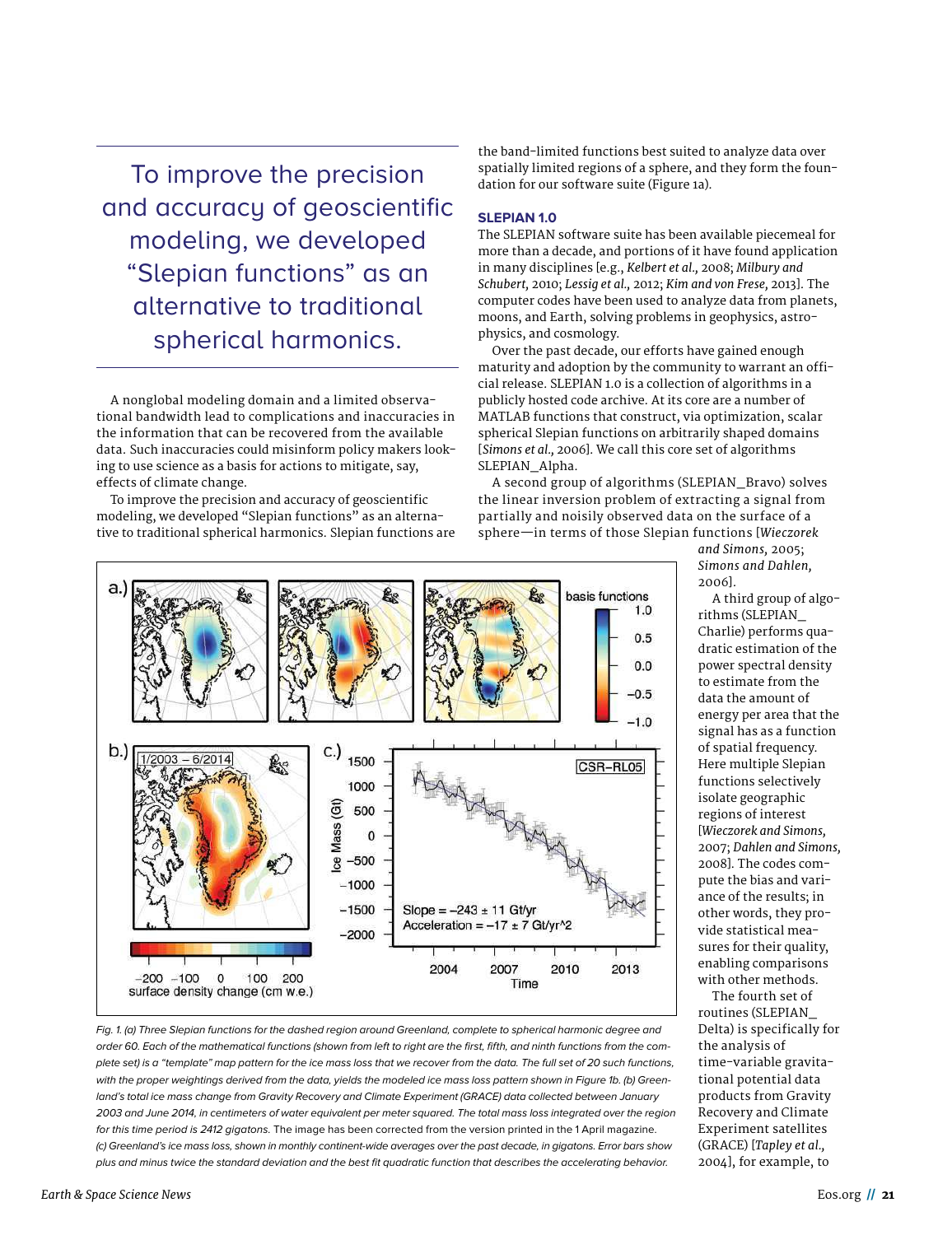map ice mass loss in glaciated regions [see *Harig and Simons,* 2012, 2015].

SLEPIAN 1.0 has a modular structure that separates the algorithmic data analysis from the input-output control (which will be specific to the application) and the plotting scripts (for which the Generic Mapping Tools remain a powerful alternative [*Wessel and Smith,* 1998]). The modularity should enable the expert open-source developer to recreate key pieces of the analysis in Octave or Python while enabling end users to conduct their data analysis from start to finish in the same MATLAB environment, be it a basic configuration suited for students or a professional- grade installation on a cluster of computers. Key components of SLEPIAN 1.0 can take advantage of MATLAB's parallel computing capability. This makes it competitive in speed with the Fortran95 package SHTOOLS [*Wieczorek,* 2014], to which SLEPIAN 1.0 is closely related.

#### **Application to GRACE Data Analysis**

We used SLEPIAN 1.0 to analyze variations in Greenland's gravity field over time, using data from GRACE. The goal of this analysis was to map the geographical details of Greenland's ice mass loss over time.

GRACE mission data are released in terms of the "usual" spherical harmonics, which provide a mathematical description of the whole-Earth gravitational potential over time. To isolate the local details of the gravitational field due to the changing mass of ice near the surface, we removed the gravitational contributions from Earth's mantle, which is still adjusting from the last time polar ice caps melted since coming out of the last ice age.

We transformed the monthly data sets into our Slepian function set, separating local signal from global noise and selectively limiting the analysis to Greenland to avoid picking up spurious contributions unrelated to ice melting from surrounding areas. From the time series of these coefficients, we estimated the spatial patterns of ice mass change (Figure 1b) and the cumulative ice mass loss (Figure 1c).



#### **Indian Ocean Crust & Mantle Drilling**

WORKSHOP FOR SCIENTIFIC DRILLING IN THE INDIAN OCEAN CRUST & MANTLE

Registration & Request for Finacial Support

Must be recieved by April 14th, 2015

#### May 13th to 16th, 2015 Woods Hole MA, USA Register @ http://web.whoi.edu/indian-ocean-drilling

US - China International Ocean Discovery Program Workshop

**Workshop Goals Include:** 

- 8 Provide an overview of the origin and evolution of the Southwest Indian Ridge & the results of recent research
- 2 Obtain community input into science planning for Expedition 360: the start of the SloMo Project to drill through the lower crust to Moho in the Indian Ocean
- 8 Form a proponent group for drilling the tectonic and geologic evolution of the Dragon Flag Hydrothermal Area on the Southwest Indian Ridge.
- 8 Promote new objectives for a 2ND round of JOIDES Resolution drilling in the Indian Ocean
- 8 The workshop will include a wide range of invited talks on tectonics, geochemistry, petrology and crustal accretion in the Indian Ocean as well as contributed talks and a poster session.

.<br>For more information contact the convenors: Henry Dick (hdick@whoi.edu) or Hyaiyang Zhou (zhouhy@tongji.edu.cn) (小大年起) Ocean<sub>Leadership</sub>

Localization induces welcome sparsity: Each fullresolution gravity field solution for Greenland is represented by just 20 Slepian functions. In contrast, spherical harmonic expansions would require solving for 3721 terms.

Projection of the GRACE solutions into our truncated Slepian function set lessens the need for the smoothing, filtering, and insufficiently selective noise removal commonly applied otherwise.

Finally, uncertainty quantification is central to the Slepian estimation procedure. The mathematical properties of the functions allow scientists to account for contributions from the individual coefficients to the uncertainty in the estimates of ice mass loss trends and in maps.

#### **Solving Problems in the Geosciences and Beyond: A Community Efort**

We encourage the community to contribute to the development of the SLEPIAN suite. The code is hosted under version control by the Community Surface Dynamics Modeling System group at the University of Colorado, Boulder (see http://csdms.colorado.edu). As SLEPIAN 1.0 will continue to evolve, its user base will grow, and we foresee that it will be used for an ever-expanding range of applications.

#### **References**

- Dahlen, F. A., and F. J. Simons (2008), Spectral estimation on a sphere in geophysics and cosmology, Geophys. J. Int., 174, 774–807.
- Harig, C., and F. J. Simons (2012), Mapping Greenland's mass loss in space and time, Proc. Natl. Acad. Sci. U. S. A., 109, 19,934–19,937.
- Harig, C., and F. J. Simons (2015), Accelerated West Antarctic ice mass loss continues to outpace East Antarctic gains, Earth Planet Sci. Lett., 415, 134–141.
- Kelbert, A., G. D. Egbert, and A. Schultz (2008), Non-linear conjugate gradient inversion for global EM induction: Resolution studies, Geophys. J. Int., 173, 365–381.
- Kim, H. R., and R. R. B. von Frese (2013), Localized analysis of polar geomagnetic jerks, Tectonophysics, 585, 26–33.
- Lessig, C., T. de Witt, and E. Fiume (2012), Efficient and accurate rotation of finite spherical harmonics expansions, J. Comput. Phys., 231, 243–250.
- Milbury, C., and G. Schubert (2010), Search for the global signature of the Martian dynamo, J. Geophys. Res., 115, E10010, doi:10.1029/2010JE003617.
	- Simons, F. J., and F. A. Dahlen (2006), Spherical Slepian functions and the polar gap in geodesy, Geophys. J. Int., 166, 1039–1061.
		- Simons, F. J., F. A. Dahlen, and M. A. Wieczorek (2006), Spatiospectral concentration on a sphere, SIAM Rev., 48, 504–536.
		- Slepian, D. (1983), Some comments on Fourier analysis, uncertainty and modeling, SIAM Rev., 25, 379–393.
		- Tapley, B. D., S. Bettadpur, J. C. Ries, P. F. Thompson, and M. M. Watkins (2004), GRACE measurements of mass variability in the Earth system, Science, 305, 503–505.
		- Wessel, P., and W. H. F. Smith (1998), New, improved version of Generic Mapping Tools released, Eos Trans. AGU, 79, 579, doi:10.1029/98EO00426.
		- Wieczorek, M. (2014), SHTOOLS, version 2.9.1, Zenodo, Geneva, Switzerland, doi:10.5281/zenodo.12158.
		- Wieczorek, M. A., and F. J. Simons (2005), Localized spectral analysis on the sphere, Geophys. J. Int., 162, 655–675.
		- Wieczorek, M. A., and F. J. Simons (2007), Minimum-variance spectral analysis on the sphere, J. Fourier Anal. Appl., 13, 665–692.

#### **Author Information**

**Christopher Harig,** Department of Geosciences, Princeton University, Princeton, N.J.; email: charig@ princeton.edu; **Kevin W. Lewis,** Department of Earth and Planetary Sciences, Johns Hopkins University, Baltimore, Md.; **Alain Plattner,** Department of Earth and Environmental Sciences, California State University, Fresno; and **Frederik J. Simons,** Department of Geosciences, Princeton University, Princeton, N.J.